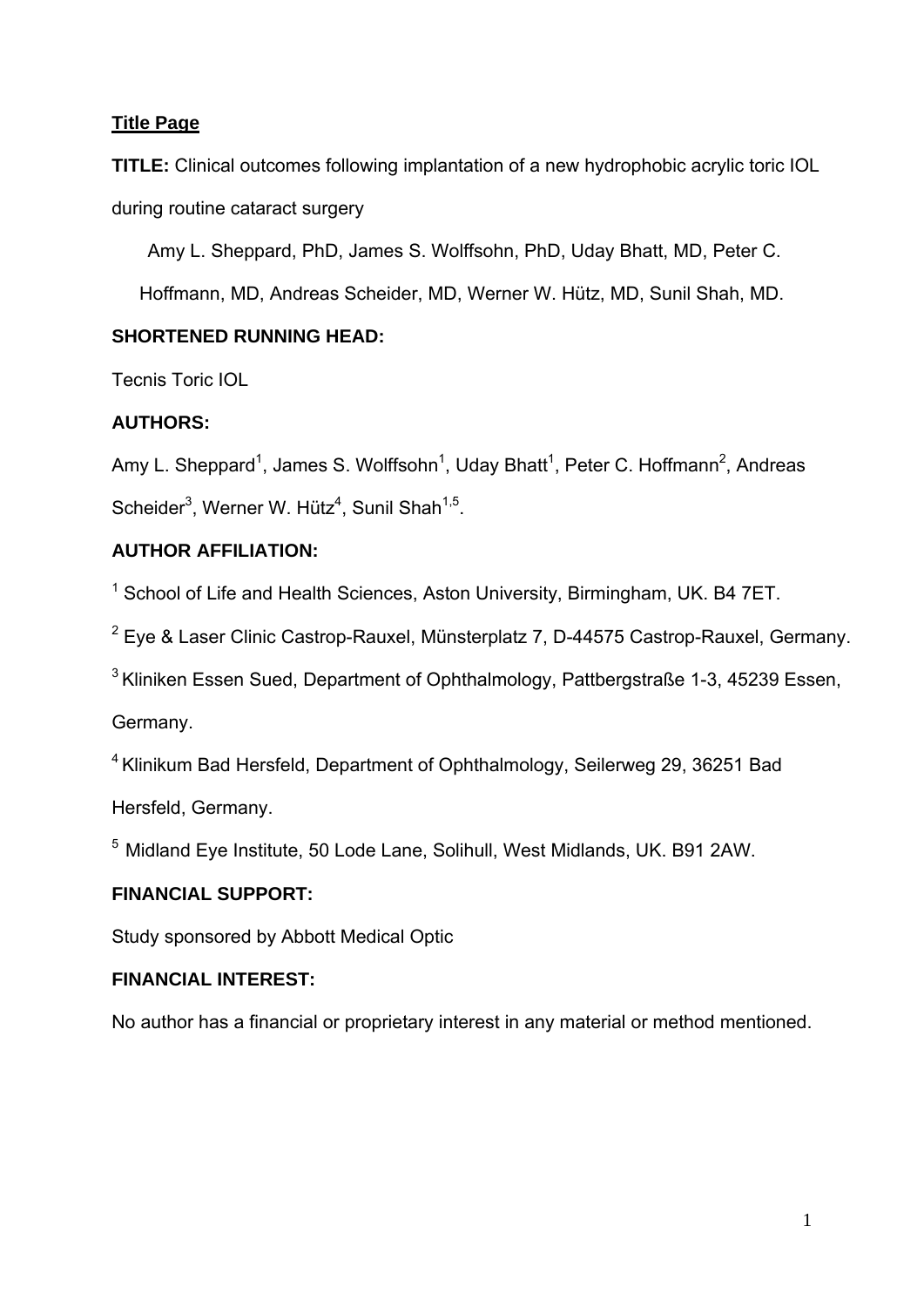## **Meeting Presentation**

Data contained in this manuscript has been presented at the ESCRS meeting, Vienna,

September 17-21, 2011

## **CORRESPONDING AUTHOR:**

Dr Amy Sheppard, School of Life and Health Sciences, Aston University,

Birmingham, UK. B4 7ET

Tel: +44(0) 121 204 4208 Email: A.Sheppard@aston.ac.uk

**SYNOPSIS:** The Tecnis Toric intraocular lens is able to reduce residual astigmatism after routine cataract surgery.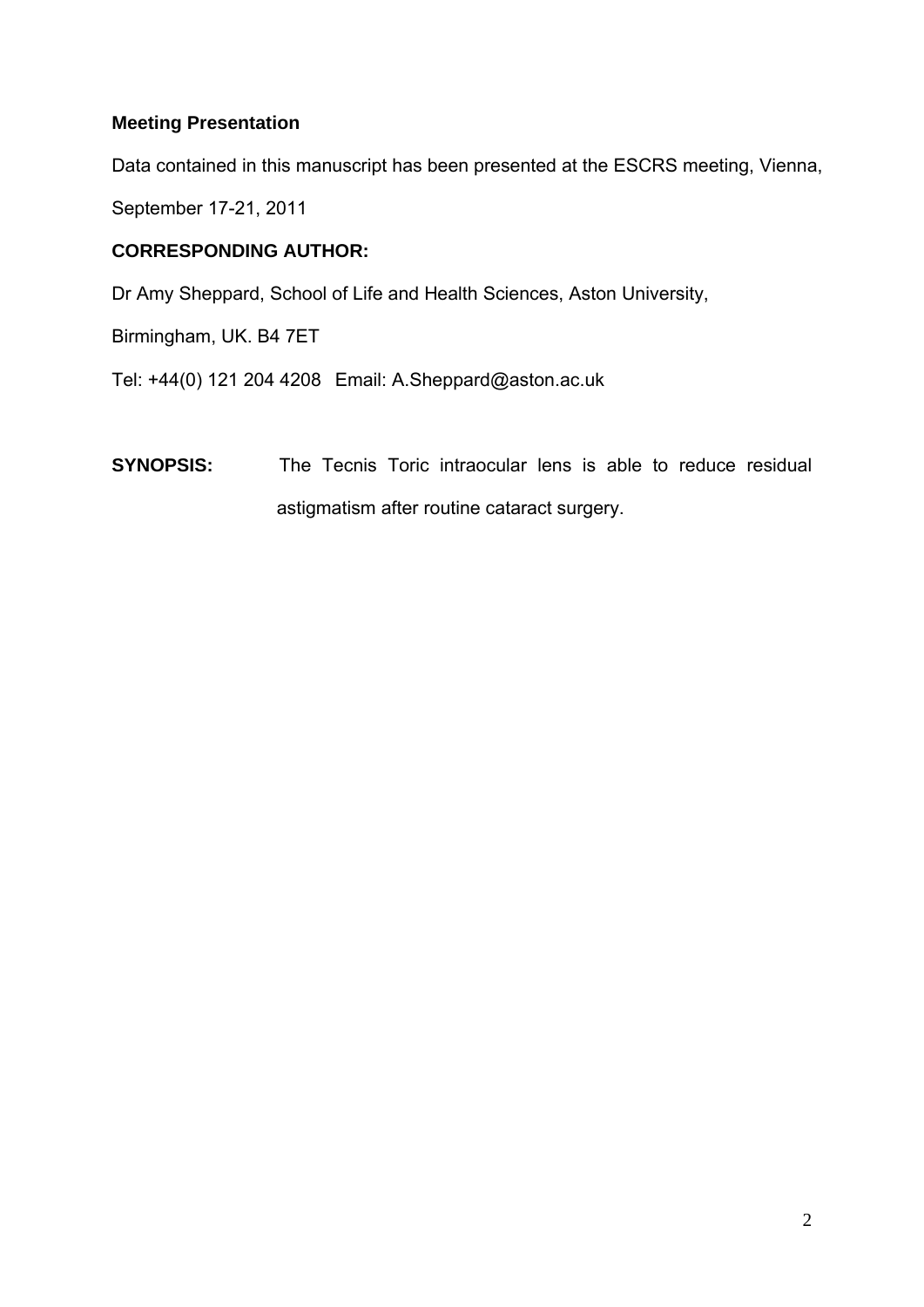### **Abstract**

**PURPOSE:** To assess clinical outcomes following implantation of the Tecnis Toric intraocular lens (IOL; Abbott Medical Optics) to correct pre-existing corneal astigmatism in patients undergoing routine cataract surgery.

**SETTING:** Four hospital eye clinics throughout Europe.

**METHODS**: This prospective observational study included 67 eyes of 60 patients with at least 0.75 D of pre-existing corneal astigmatism undergoing routine cataract surgery. Phacoemulsification was performed, followed by insertion and alignment of the Tecnis Toric IOL. Patients were examined 4 to 8 weeks post-operatively; uncorrected distance visual acuity (UDVA), best-corrected distance visual acuity (CDVA), manifest refraction and keratometry were measured. Individual patient satisfaction regarding uncorrected vision and the surgeon's assessment of ease of handling and performance of the IOL were also documented. Cylinder axis of the toric IOL was determined by dilated slitlamp examination.

**RESULTS:** 4-8 weeks post-operatively, mean UDVA was 0.15 ± 0.17 logMAR, and 20/40 or better in 88% of eyes. The mean refractive cylinder decreased significantly following surgery, from -1.91  $\pm$  1.07 to -0.67  $\pm$  0.54 D; no significant change in keratometric cylinder was observed. Mean absolute IOL misalignment from the intended axis was 3.4 degrees (range 0-12 degrees). The good standard of UDVA achieved resulted in high levels of patient satisfaction.

**CONCLUSIONS:** Implantation of the Tecnis Toric IOL is an effective, safe and predictable method to manage corneal astigmatism in patients undergoing routine cataract surgery.

**KEYWORDS:** astigmatism; cataract surgery; toric IOL; Tecnis; hydrophobic acrylic.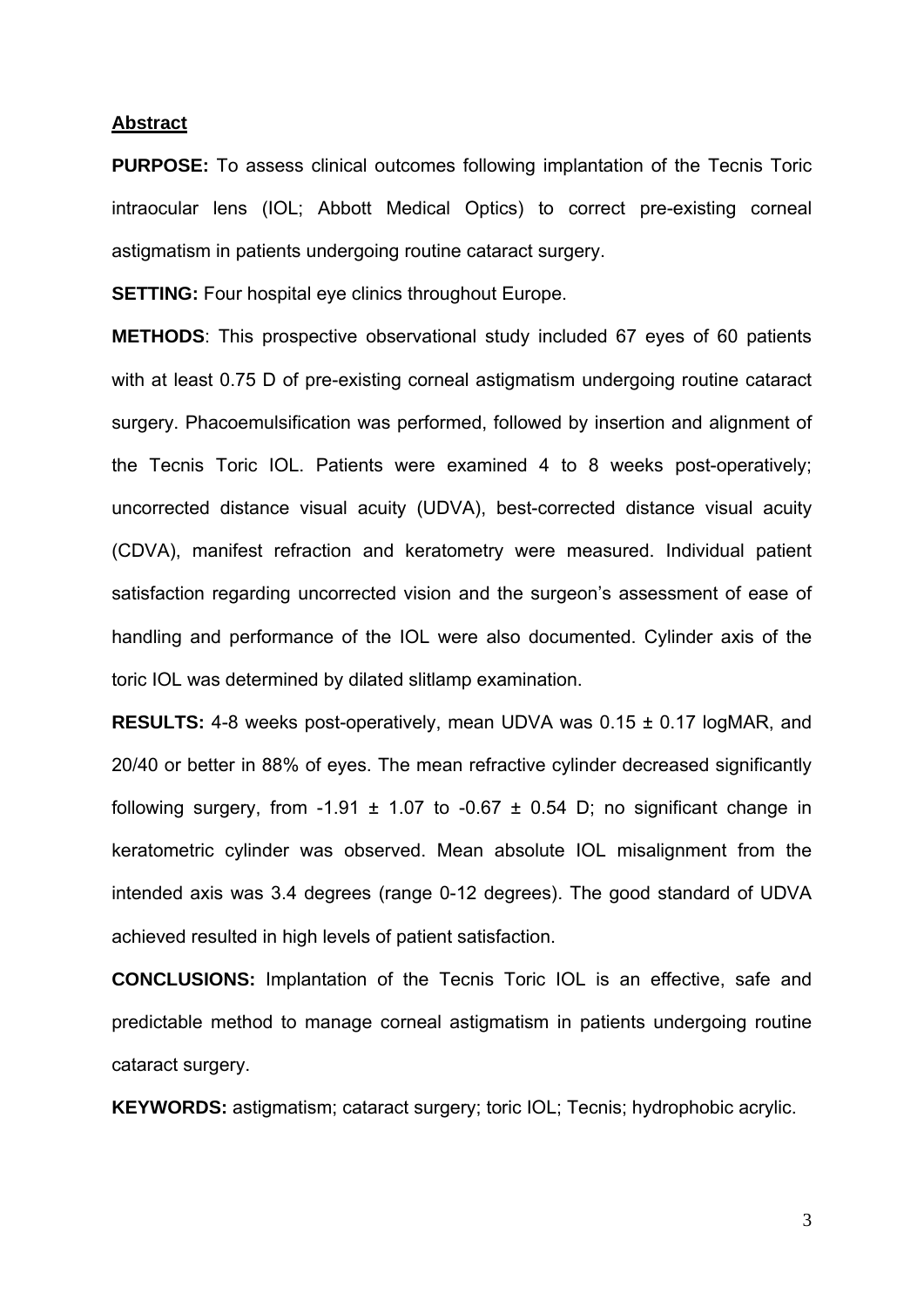### **Introduction**

Toric intraocular lenses (IOLs) were conceptualised by Shimizu *et al.* in 1994,<sup>1</sup> to correct pre-existing astigmatism resulting from corneal toricity. Given that approximately 60 % of cataractous eyes have over 0.75 D of corneal astigmatism, $^{2,3}$ and uncorrected astigmatism results in reduced visual acuity and increased spectacle dependence, $4.5$  predictable and effective toric IOL models are required to provide patients with optimal visual outcomes. Surgical correction of astigmatism is preferable to spectacle prescription, which induces meridional magnification and spatial distortion.<sup>6</sup> Correction of astigmatism on the cornea may be achieved using surgical techniques such as corneal or limbal relaxing incisions, or varying the placement of the incision site.<sup>7,8</sup> However, such techniques are associated with a number of limitations, including poorer predictability in eyes with higher levels of astigmatism, due to variable tissue healing, and long-term mechanical instability.  $9,10$ Toric IOLs may therefore represent a more stable and predictable method for correction of pre-existing corneal astigmatism.<sup>11</sup>

Several previous studies have reported clinical findings following implantation of various models of toric IOL.<sup>e.g.12-17</sup> Successful visual outcomes rely upon both careful alignment of the toric IOL with its intended axis, and minimal post-operative rotation; approximately 3% of cylinder power is lost for every 1 degree of off-axis rotation.<sup>1</sup> The new Tecnis Toric (Abbott Medical Optics) IOL features 3-point fixation (hapticlens-haptic) within the capsular bag to stabilise the position of the implant and reduce undesirable rotation.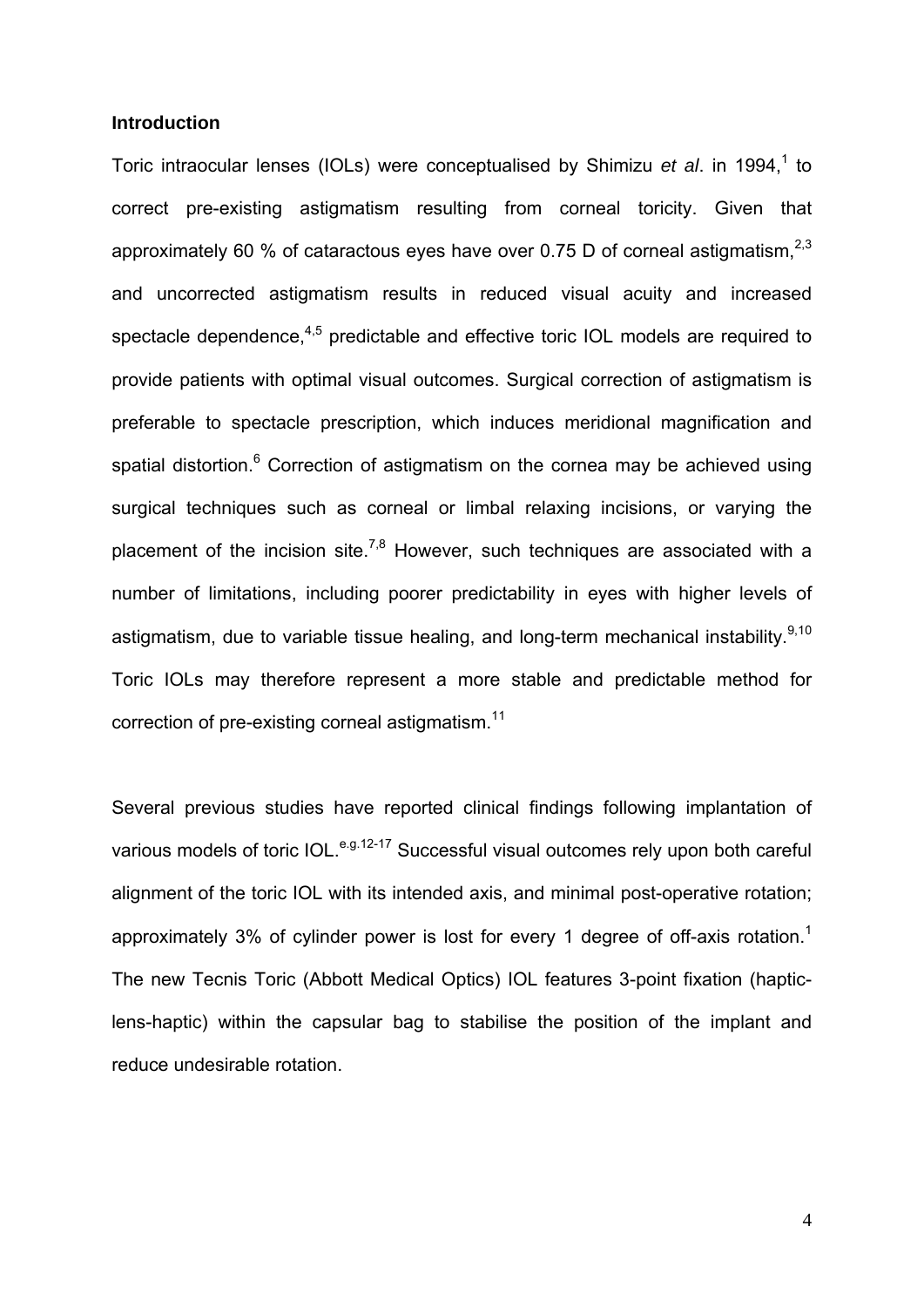The purpose of this prospective observational study was to evaluate visual outcomes and patient and surgeon satisfaction with the Tecnis Toric IOL in a non-interventive setting under routine conditions.

## **Patients and Methods**

This prospective observational study included 67 astigmatic eyes of 60 patients undergoing routine cataract surgery with implantation of the Tecnis Toric IOL. Surgery took place at four hospital departments across Europe between January and March 2011. The research was approved by the local ethics committees and adhered to the tenets of the Declaration of Helsinki. Informed consent was obtained from all patients prior to participation.

Patients with cataract, scheduled for routine phaco-emulsification cataract surgery and IOL implantation, with at least 0.75 D of pre-operative regular corneal astigmatism were enrolled in the study. As the study was a non-interventional trial, patient selection was not limited beyond the indications of the product (i.e. adults with cataract and corneal astigmatism, listed for routine cataract surgery).

#### *Pre-operative assessment*

All patients underwent a complete ophthalmic examination prior to cataract surgery, which included manifest refraction; best corrected logMAR visual acuity (BCVA); axial length measurement with the IOLMaster (Carl Zeiss Meditec Inc., Dublin, CA) and dilated slitlamp examination. Keratometry was largely measured automatically with the IOLMaster, although manual keratometry was permitted. Corneal topography was optional to exclude irregular astigmatism. In incidences where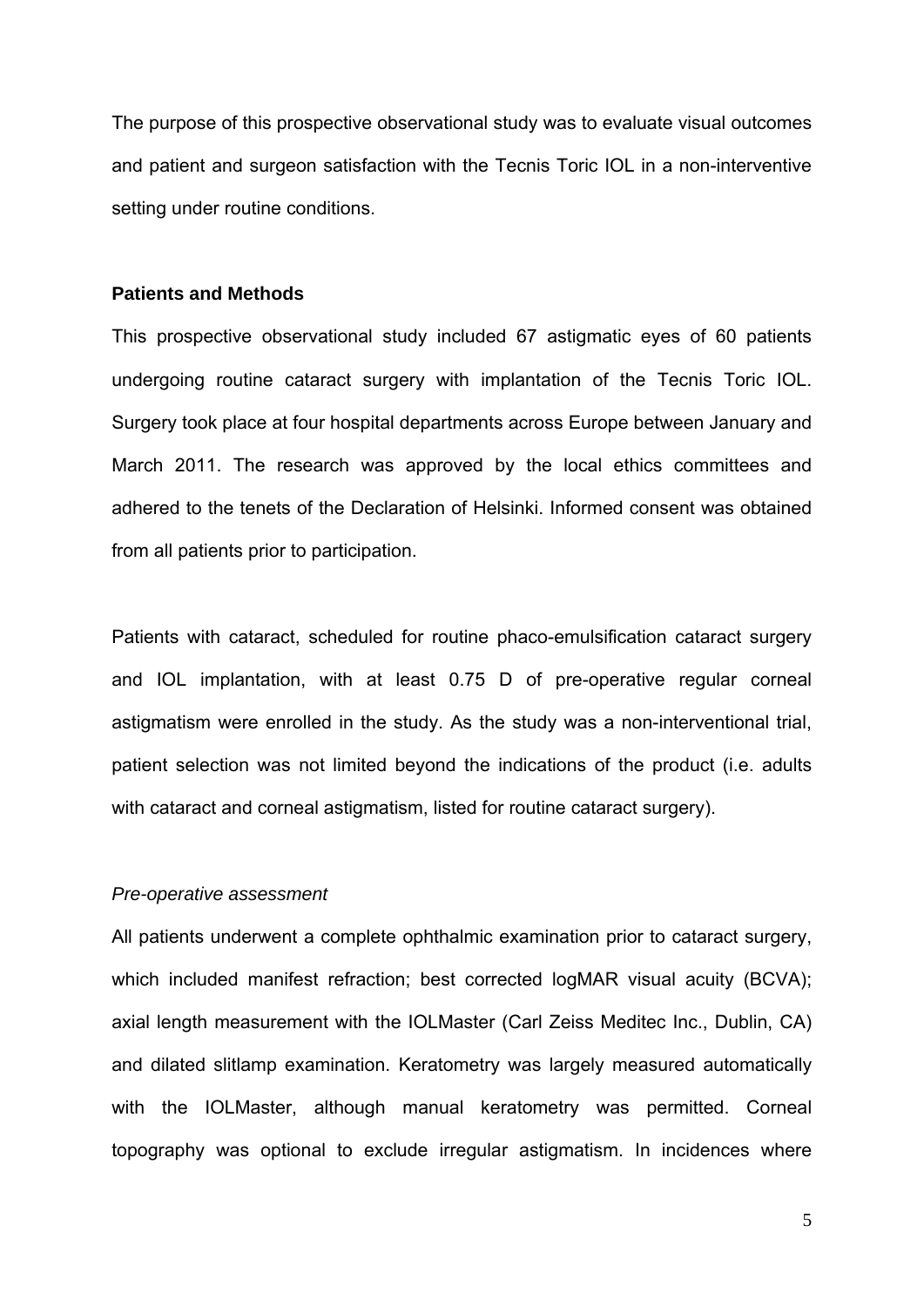topography was not available, previous ophthalmic history was examined, along with a comparison of refractive and corneal astigmatism; eyes with a significant disparity between these values were excluded from the study. The IOL manufacturer's webbased tool (www.TecnisToricCalc.com. Accessed July  $7<sup>th</sup>$  2012) was used to determine the required cylindrical power of the IOL and the axis of placement in the eye from pre-operative keratometry and biometry data, preferred incision location and the surgeon's estimated surgically-induced corneal astigmatism (e.g. 0.4 D).

### *Intraocular lens*

The Tecnis Toric 1-piece IOL, launched in 2010, incorporates a proprietary wavefront-designed toric aspheric optic to compensate for corneal spherical aberration and correct astigmatism. The optic is 6.0 mm in diameter and features a 360˚ squared edge with frosting to reduce migration of lens epithelial cells (LECs) and reduce possible edge glare effects. Overall length of the IOL is 13.0 mm, and the C-loop haptics, offset to the optic, provide 3-point fixation (Tri-fix) within the capsular bag to maintain good centration and confer rotational stability. The hydrophobic acrylic material has a high Abbé value of 55 (compared to 47, 43 and 37 for the natural crystalline lens and the Hoya and Alcon acrylic IOL materials, respectively); reduced longitudinal chromatic aberration improves optical quality and can increase contrast sensitivity.<sup>18</sup> Available parameters for the Tecnis Toric are now +5.00 to +34.00 D spherical equivalent, in 0.50 D steps, and 1.00, 1.50, 2.25, 3.00 and 4.00 D cylinder powers. At the time of the study in 2011, the maximum available cylinder power was 3.00 D. Cylinder axis marks (4 dots) on the anterior surface of the IOL denote the meridian with the lowest power.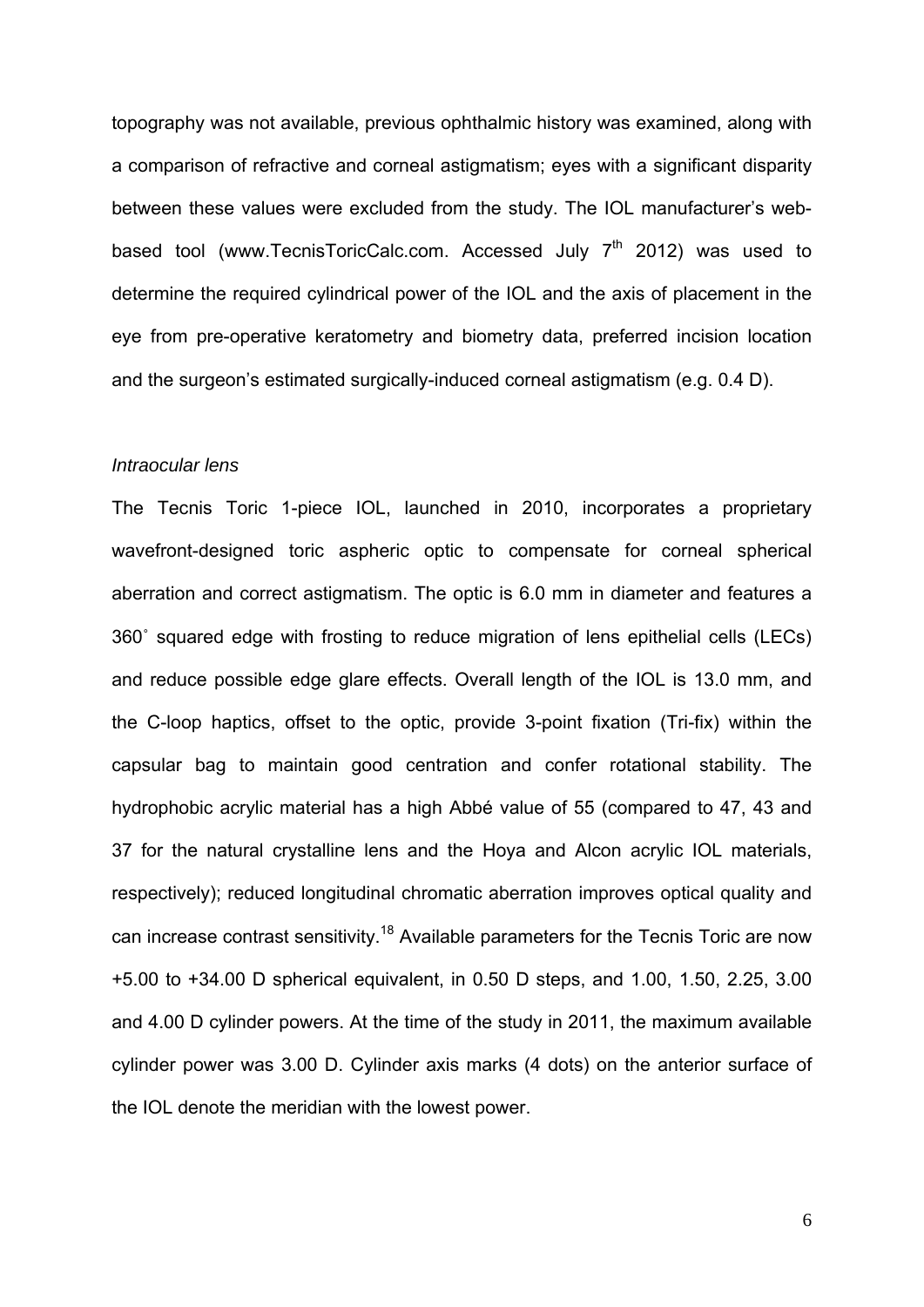…………...Insert Figure 1 here…………..

### *Surgical technique*

Prior to surgery, topical anaesthetic eye drops (e.g. benoxinate 0.4 %) were instilled to the operative eye, and with the patient sitting upright with their head in the vertical position to avoid cyclorotation, a single use ophthalmic marking pen was used to mark the corneal limbus at the 12 and 3 o'clock positions. Each surgeon used their preferred marking technique; either free-hand or with a Bakewell Bubble Level (Mastel Inc.). Intraoperatively, these marks enabled determination of the required axis of IOL orientation, using the individual surgeon's preferred instrument e.g. Mendez ring with a Nujits toric axis (America Surgical Instruments Corp.). Following phacoemulsification, a foldable Tecnis Toric IOL was inserted into the capsular bag using the Unfolder Platinum 1 series implantation system (Abbott Medical Optics). Gross alignment of the IOL with its intended axis was achieved by rotating the IOL as it unfolded. Following careful removal of all ophthalmic viscosurgical device (OVD, which may cause undesirable rotation of the implant if not fully removed) from the capsular bag, the IOL was rotated to the correct axis to complete surgery.<sup>19</sup>

### *Post-operative assessment*

In addition to the routine post-operative management offered by individual surgeons, patients were assessed 4 to 8 weeks following implantation of the Tecnis Toric IOL. At this visit, manifest refraction, logMAR uncorrected (UCVA) and corrected (CDVA) visual acuities were recorded, and keratometry was performed using the IOLMaster.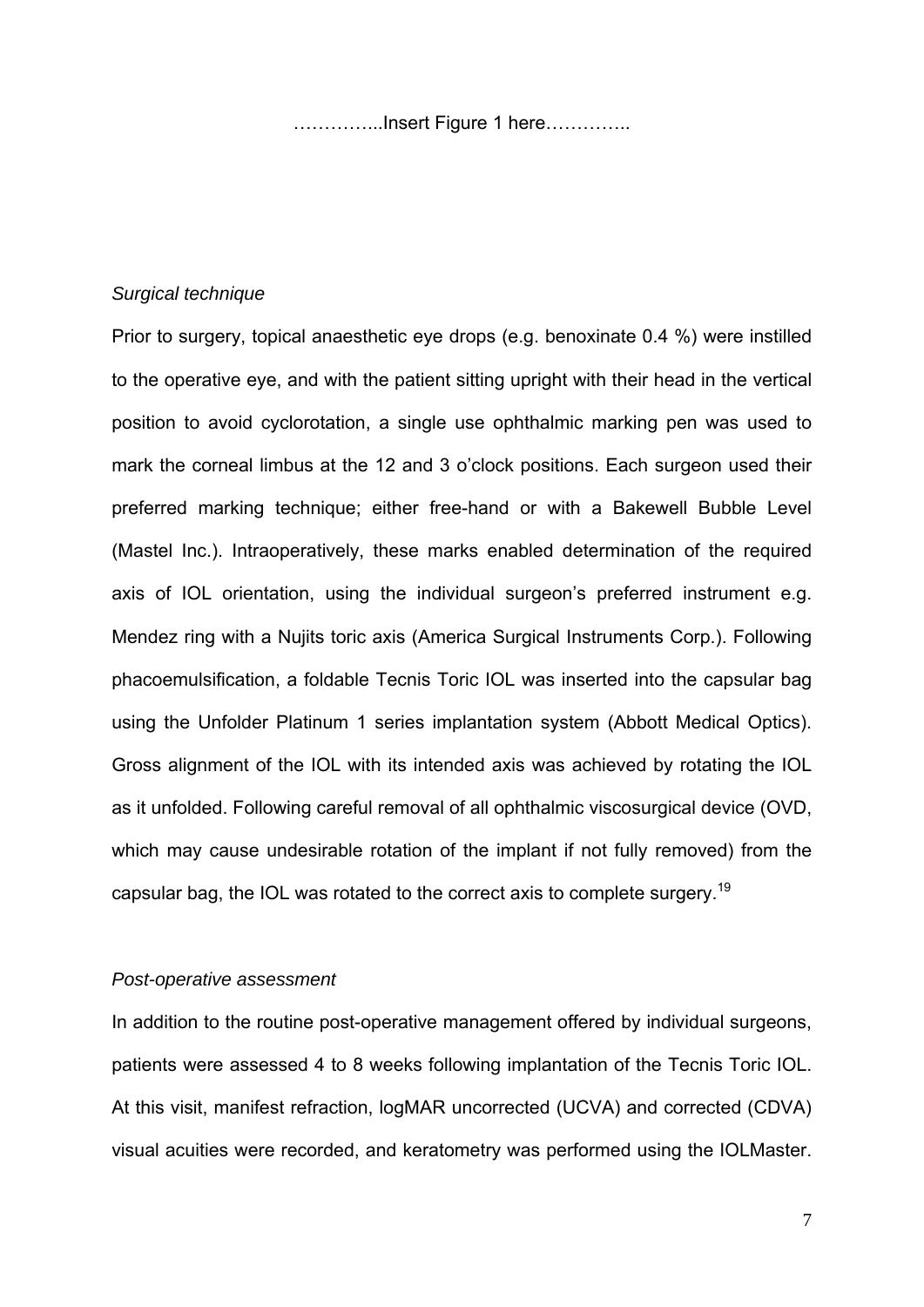Pupil dilation of operative eyes was achieved by topical application of tropicamide 1.0 % (with phenylephrine 2.5 % if necessary) and the toric axis measured at the slitlamp using a thin coaxial slit, rotated until it overlapped the axis markings on the IOL. Post-operative determination of the axis of the IOL was performed on 61 eyes.

As well as clinical findings, patients were questioned regarding post-operative experiences of optical/ visual disturbances (e.g. arcs of light; haloes; ghosting; day glare; night glare) and asked to rate their satisfaction with their level of unaided vision on a scale of 1-5, where  $1 = \text{not}$  at all happy and  $5 = \text{very}$  happy. Surgeons used similar scales of 1-5 to rate ease of use of the Tecnis Toric IOL calculator, ease of lens implantation, achievement of target refraction, and overall satisfaction with the IOL. Surgeons documented these satisfaction scores for all of the eyes treated in the study. All data were entered into online case report forms (CRFs).

### *Data analyses and statistics*

Pre- and post-operative  $J_0$  and  $J_{45}$  cylindrical vectors (refractive and keratometric) were computed, using an Excel worksheet (2010 version, Microsoft Corp.) as follows:<sup>20</sup>

$$
J_0 = -(cylinder/2)cos(2*axis)
$$
   
 
$$
J_{45} = -(cylinder/2)sin(2*axis)
$$
   
 
$$
Equation 2
$$

SPSS for Windows (version 18.0, SPSS Inc.) was used for statistical analysis. Following a Kolmogorov-Smirnov test for normality, if parametric analysis was possible, a paired *t*-test was performed for comparison of parameters between preand post-operative visits. The Wilcoxon rank-sum test was used where data were not normally distributed to identify significant changes between pre- and post-operative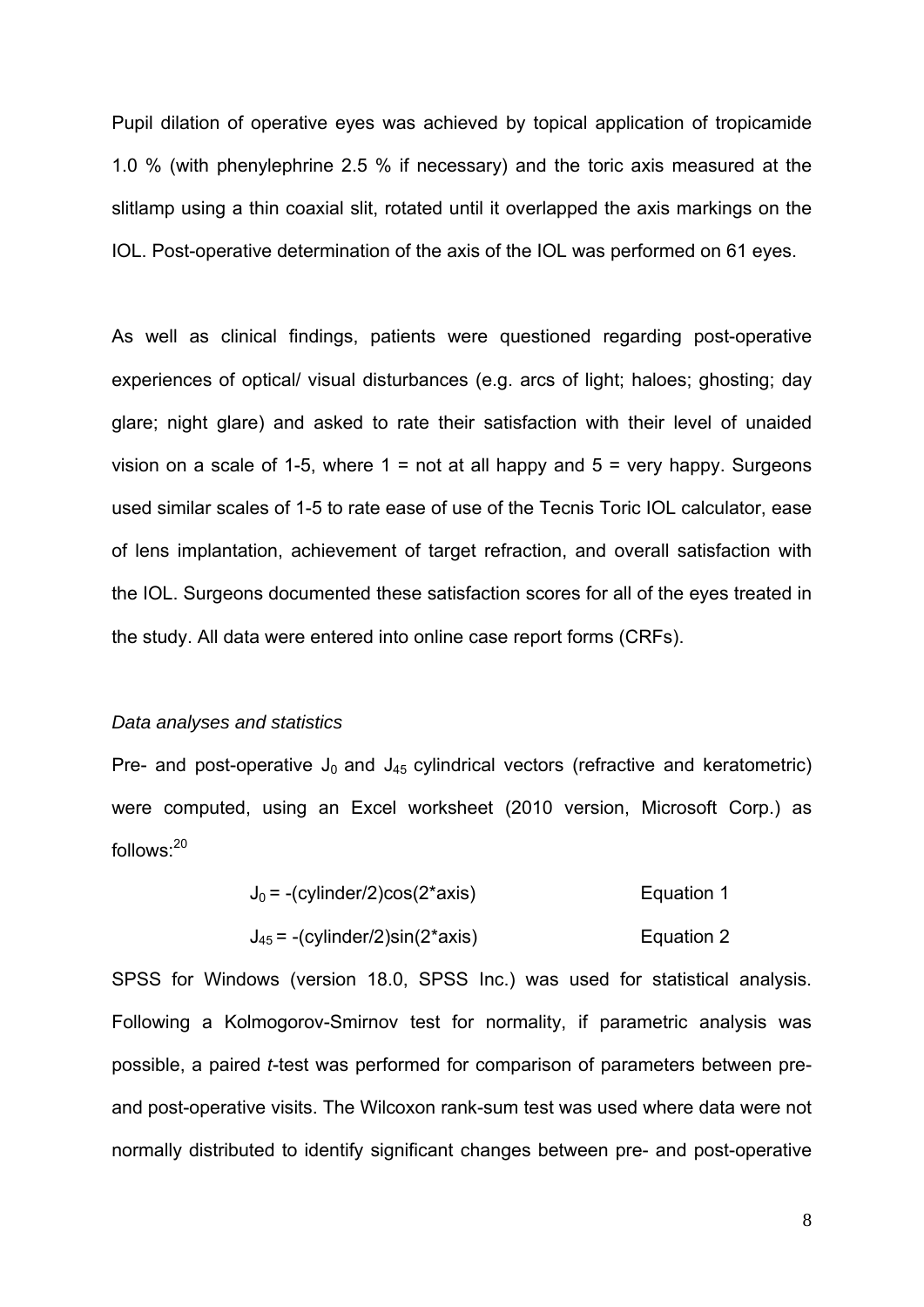values. A *P* value of 0.05 or less was considered statistically significant. Linear regression analysis was used to analyse the association between the intraoperative axis and the level of post-operative misalignment from the intended axis.

## **Results**

67 eyes of 60 patients were enrolled in the study. The patient demographics and preoperative data are summarised in Table 1.

……………Insert Table 1 here…………..

## *Complications*

There were no intraoperative complications. One eye developed post-operative cystoid macular oedema and a second patient experienced a hypersensitivity reaction to the topical antibiotic and steroid medication, which caused significant facial and ocular redness, with a reduction in visual acuity. These patients did not attend the 4-8 week post-operative assessments as they were receiving alternative ophthalmic care (so could not be included in statistical analyses), however the final CDVAs in these eyes were both 0.1 logMAR.

## *Visual Outcomes*

Table 2 summarises the pre- and post-op, operative refractive data, UCVA and CDVA values. At the 4 to 8 week visit, mean UCVA was approximately 20/30, which improved slightly with refractive correction to approximately 20/25. The UCVA was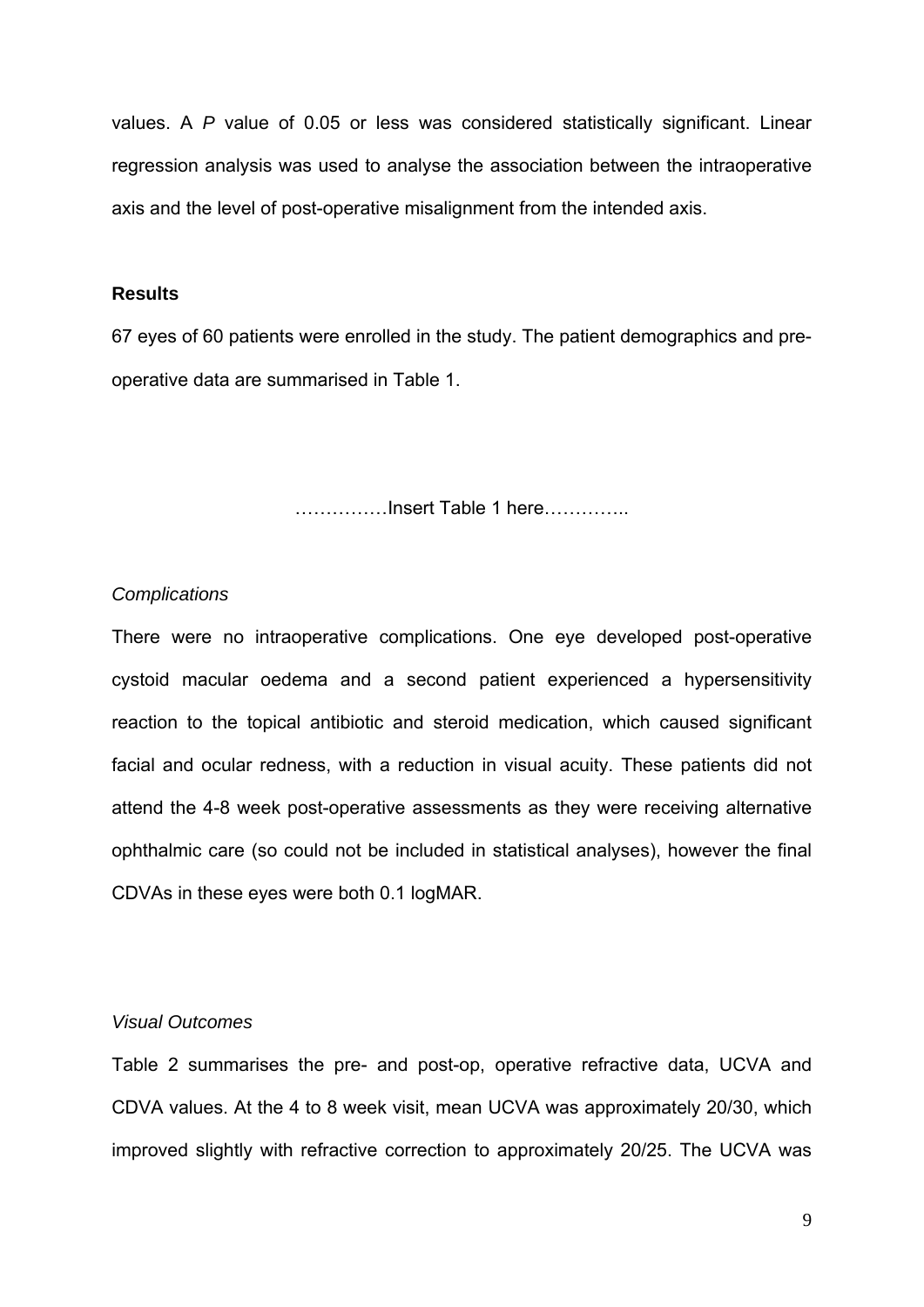20/40 (0.3 logMAR) or better in 87.7 % of eyes (Figure 2). The post-operative CDVA was 20/40 (0.3 logMAR) or better in 95.4 % of eyes, 20/30 (0.18 logMAR) or better in 76.9 %, and 20/20 (0.0 logMAR) or better in 46.2 %.

……………..Insert Table 2 here………………..

……………..Insert Figure 2 here………………..

#### *Refractive outcomes*

Four to eight weeks post-operatively, 62 eyes (95%) had a mean spherical equivalent (SE) within ± 1.00 D of emmetropia. The level of refractive astigmatism decreased significantly following Tecnis Toric IOL implantation (*P* <0.001; Table 2). Figure 3 illustrates the pre- and post-operative  $J_0$  and  $J_{45}$  refractive cylinder vectors; the origin (0, 0) of Figure 3 represents an eye with nil refractive astigmatism. Postoperatively, a concentration of data points around the origin is present, compared to the pre-operative spread. There was a significant reduction in the magnitude of the refractive  $J_0$  vector ( $P = 0.002$ ) following implantation of the Tecnis Toric IOL. The mean  $J_{45}$  vector did not change significantly ( $P = 0.703$ ), however, this would be expected given that the magnitude of the mean  $J_{45}$  vector was minimal both pre- and post-operatively (0.04  $\pm$  0.58 D, and -0.02  $\pm$  0.25 D, respectively), and not significantly different to zero (pre-operative: *P* = 0.528; post-operative: *P* = 0.870). The keratometric  $J_0$  and  $J_{45}$  vectors did not change significantly between the pre- and post-operative visits (J0*: P* = 0.484; J45*: P* = 0.982).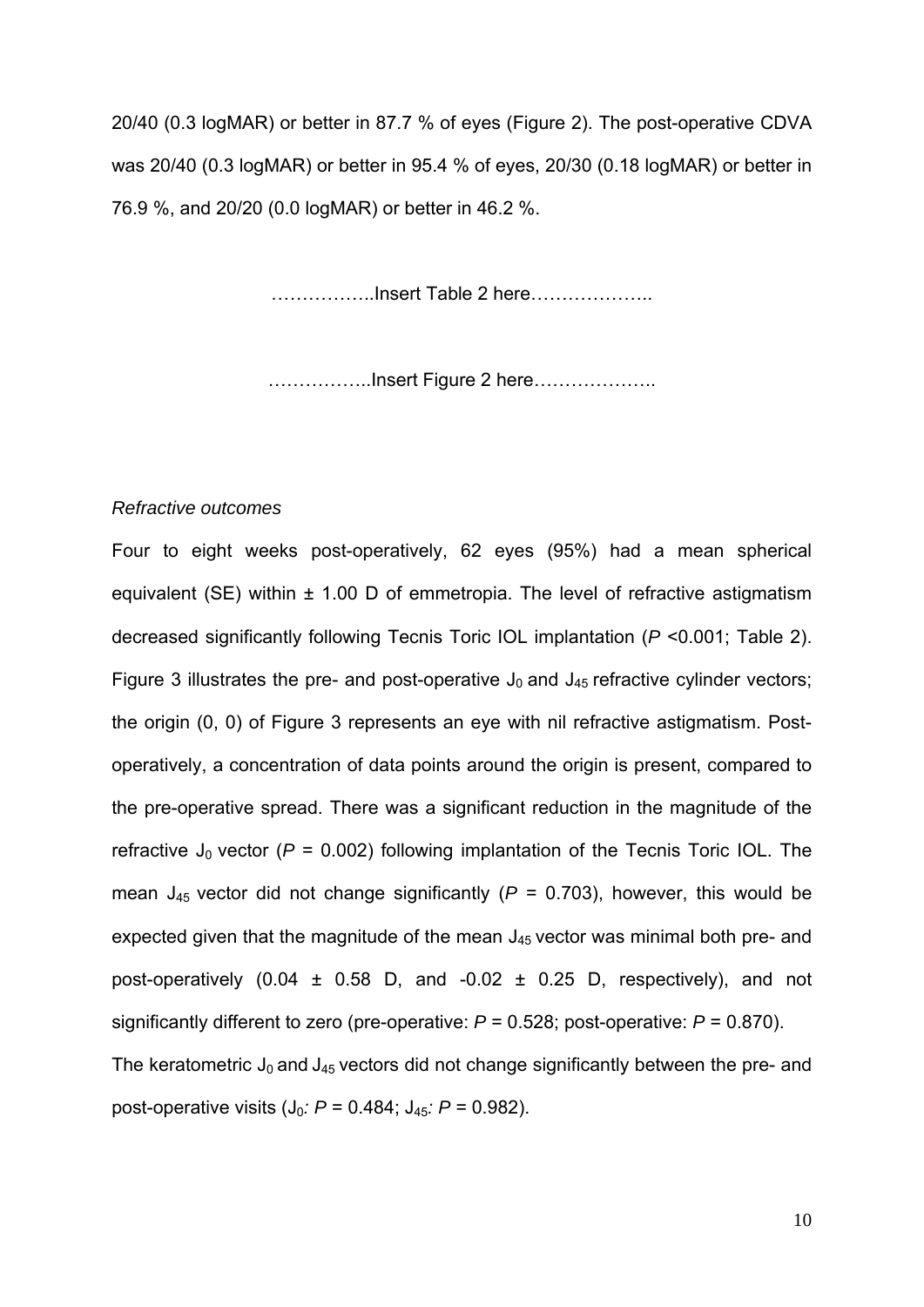……………..Insert Figure 3 here………………..

#### *IOL alignment*

No eye required additional surgery to rotate and reposition the IOL axis during the course of the study. Mean absolute IOL misalignment at the 4-8 week visit was 3.4 degrees (range 0 to 12 degrees). Nine eyes (14.7 %) had misalignment >5 degrees, 1 eye (1.6 %) had misalignment >10 degrees. Linear regression analysis revealed no significant association between intraoperative axis position and post-operative alignment (*P* = 0.27).

## *Subjective experiences*

#### **Patients**

On a scale of 1 to 5 (where  $1 = \text{not at all happy}$ , and  $5 = \text{very happy}$ ), 22 patients (37.9 %) were very happy with their unaided vision post-operatively, and 32 (55.2%) were happy (4 out of 5). Although all subjects were at least moderately happy (3 out of 5) with their post-operative unaided vision, patient satisfaction was significantly associated with post-operative UDVA ( $y = 4.834 - 2.481x$ ;  $r = 0.564$ ;  $r^2 = 0.318$ ; *P* <0.001). Optical or visual disturbances were rarely reported by patients attending the post-operative visit; 2 subjects (3%) reported daytime glare, both giving scores of 3 out of 5 for post-operative satisfaction with vision.

#### **Surgeons**

Also using a 1 to 5 scale to describe their experience related to each subject, the 4 ophthalmic surgeons described use of the Tecnis Toric online calculator as easy (4 out of 5) or very easy (5 out of 5) in 56 subjects (96.6 %). Regarding ease of IOL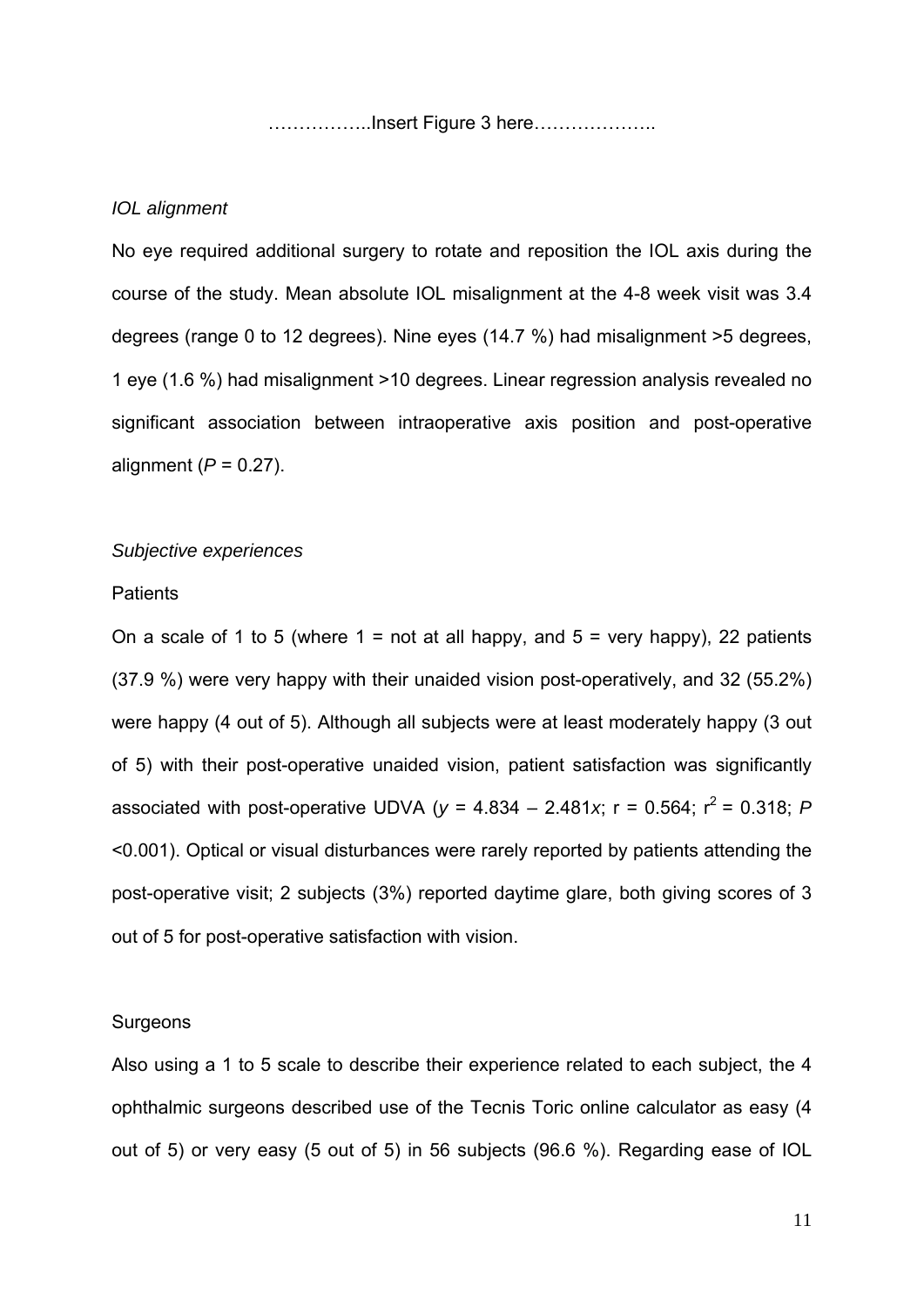implantation; ease of alignment and achievement of target refraction, surgeons scored 4 or 5 out of 5 in 94.8% (55 patients); 96.5 % (56 patients) and 98.3% (57 patients), respectively. In terms of overall refraction with the Tecnic toric IOL, surgeons were satisfied or very satisfied in 93.1% (54 patients).

## **Discussion**

Use of toric IOLs during cataract surgery is one of several surgical options to correct corneal astigmatism and provide improved visual outcomes. The variability in healing responses associated with surgical flattening of the cornea results in a level of unpredictability regarding final outcomes, $9,10$  thus stable and effective toric IOLs implanted into the capsular bag during routine cataract surgery and requiring no modification of the cornea, are an important advancement in modern cataract surgery. The present study, to the best of our knowledge, is the first to describe application of the Tecnis Toric IOL in a cohort of patients undergoing routine cataract surgery.

The results of the present study indicate that the Tecnis Toric IOL is an effective means of treating corneal astigmatism  $\geq 0.75$  D, with a statistically significant mean reduction in refractive astigmatism of  $1.24 \pm 1.20$  D. Post-operative refractive astigmatism ranged from 0.00 to -2.25 D (mean -0.67  $\pm$  0.54 D); the single eye with a -2.25 D post-operative cylindrical refraction had a pre-operative -4.75 D refractive cylinder and 3.80 D of corneal toricity. Tecnis Toric IOLs now feature cylinder powers of 1.00, 1.50, 2.25, 3.00 and 4.00 D (equivalent to 0.69, 1.03, 1.54, 2.06 and 2.74 D at the corneal plane, respectively. The broad range of cylinder powers allows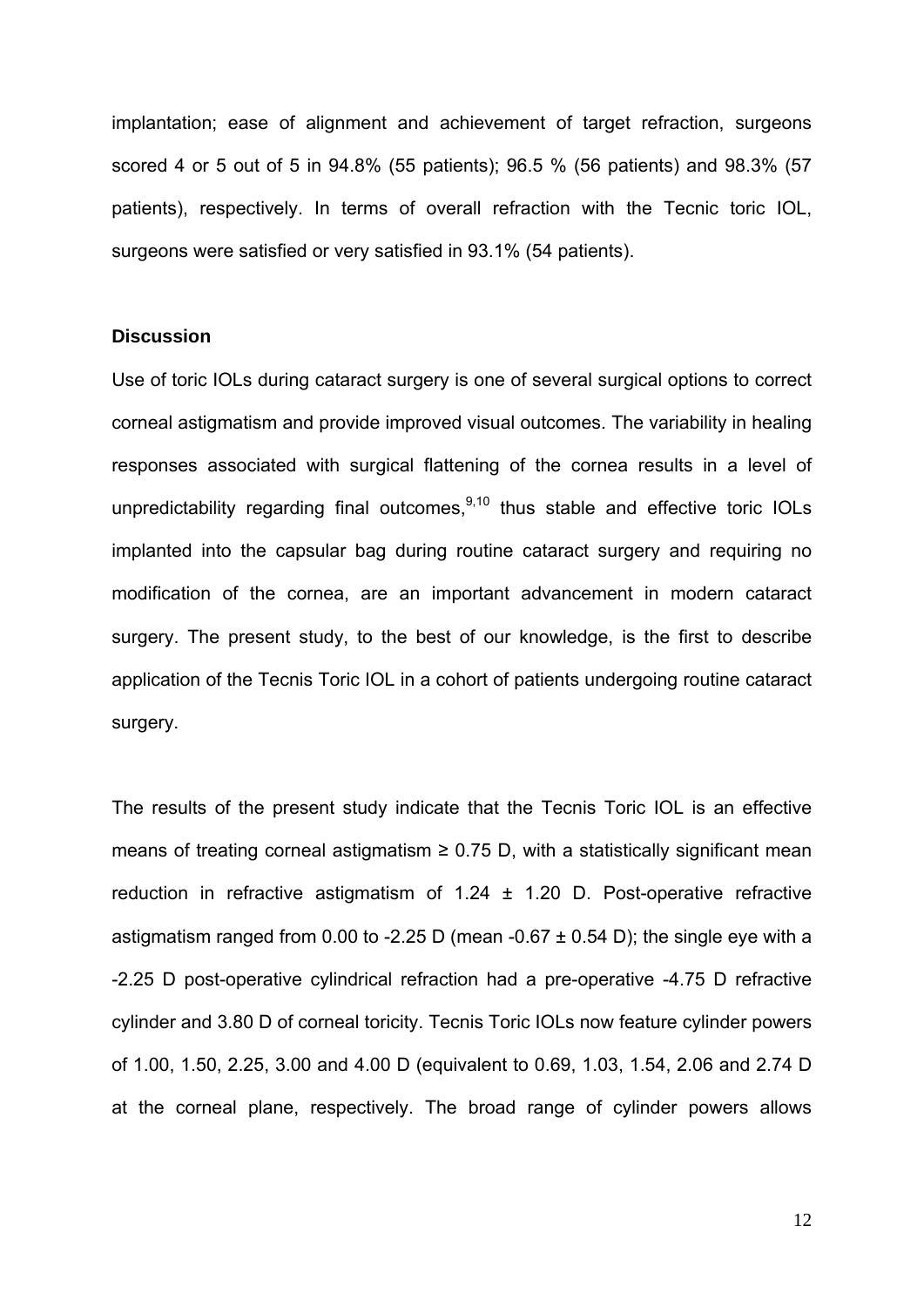application of the IOL in the majority of cataract patients with significant corneal astigmatism.

The good standard of UDVA achieved in the study resulted in a high level of patient satisfaction with their uncorrected vision (93.1 % of subjects were happy or very happy), and a statistically significant association between these two factors was identified. The UDVA achieved in the present study (mean  $0.15 \pm 0.17$  logMAR, with 88 % of eyes equivalent to 20/40 or better) compares favourably with reports of outcomes with alternative toric IOLs. DeSilva *et al*. 14 reported that 79 % of eyes achieved 20/35 or better UDVA following implantation of the HumanOptics MicroSil 6116TU; Alió *et al.<sup>21</sup>* found UDVA of at least 20/40 in 76% of eyes with moderate to high astigmatism implanted with the Acri.Comfort 646 TLC and with various Acrysof toric models, Bauer *et al*. 17 found UDVA of at least 20/25 in 75-85% of eyes. Mendicute *et al.*<sup>13</sup> identified a mean UDVA of 0.16 ± 0.18 logMAR, with 93 % of eyes achieving 20/40 or better, although the investigators excluded patients with macular degeneration and other ocular diseases which could reduce visual acuity. In the present study, which sought to investigate the routine application of the Tecnis Toric IOL, such exclusions were not made; all patients listed for routine cataract surgery with a minimum of 0.75 D of corneal astigmatism were eligible to participate, thus the sample included several patients with early age-related macular degeneration and one amblyope (CDVA 0.3 logMAR in this eye).

Post-operative rotational stability is vital to confer the best possible visual results with toric IOLs. The Tecnis Toric IOL demonstrated low levels of deviation from the target axis 4-8 weeks after implantation. Several mechanisms may result in undesirable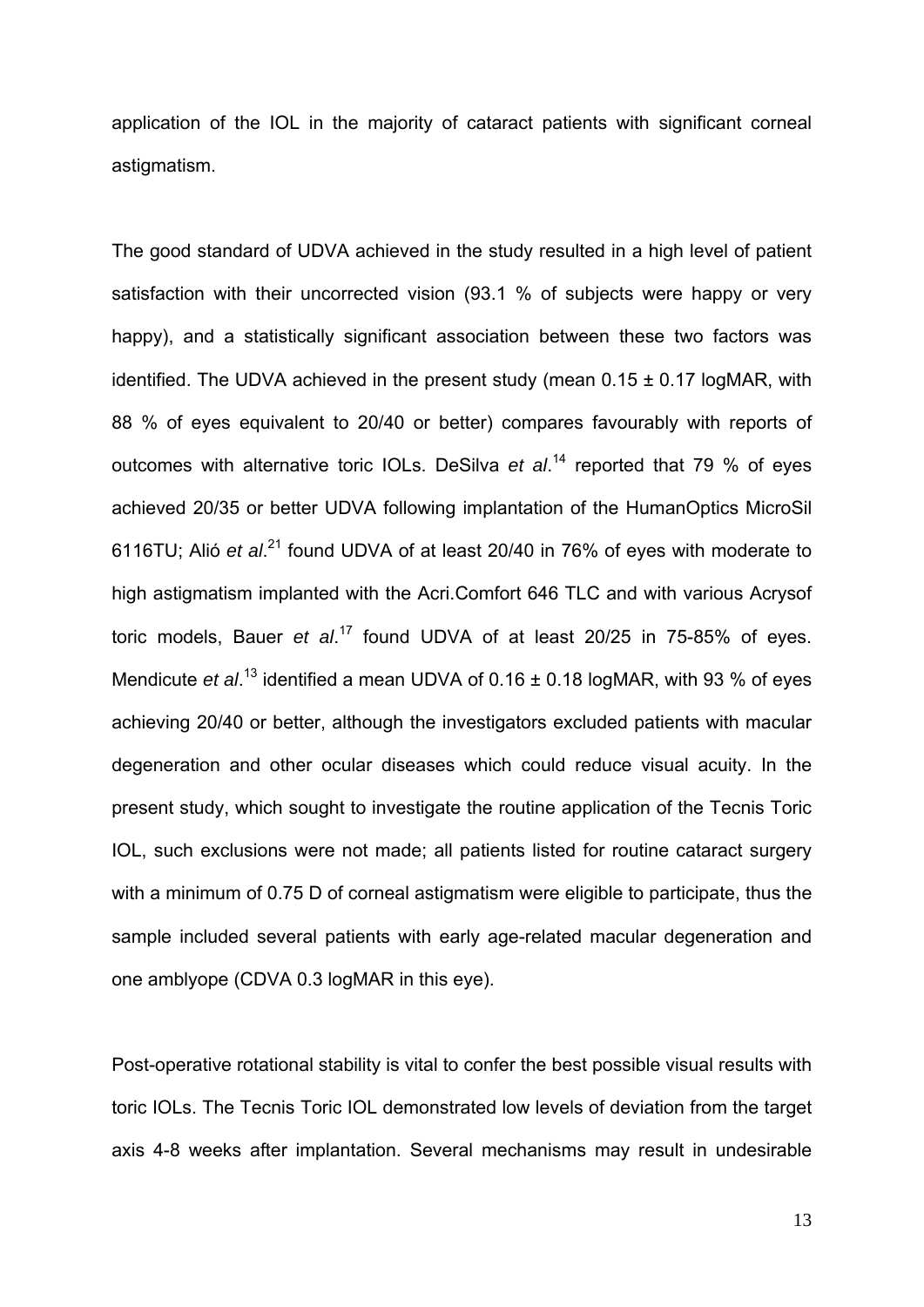post-operative IOL rotation; incomplete clearance of OVD causing reduced friction between the haptics and the capsular bag, $^{22}$  and early post-operative intraocular pressure (IOP) fluctuations<sup>23</sup> are both linked to rotational instability. Post-operative capsular shrinkage compresses IOL haptics, and may cause rotation of certain designs and IOL materials. C-loop haptic IOLs have previously been associated with high levels of post-operative rotation; Shimizu *et al*.<sup>1</sup> reported >10 degree rotation in 41 % of eyes 12 weeks post-operatively with a PMMA toric IOL. Whilst the Tecnis Toric features C-loop haptics, its rotational stability is likely to result from factors relating to both its design and material. The Tri-Fix 3-point fixation system (as the haptics are offset), and angled haptics that resist compression, enable close contact between the IOL optic and posterior capsule *[Nixon, DR. Clinical evaluation of an investigational 1-piece acrylic monofocal IOL. Presented at the ASCRS Symposium on Cataract IOL and Refractive Surgery. 5th April, 2008, Chicago, IL].* Furthermore, the hydrophobic acrylic Tecnis IOL material can form bioactive bonds with fibronectin, $24$  an extracellular protein, resulting in a sandwich-like structure where a single layer of lens epithelial cells binds with the IOL and the posterior capsule.  $24.25$ Such attachment may improve the rotational stability of the IOL and reduce the incidence of posterior capsular opacification.

The low level of misalignment reported in the present study (mean 3.4 degrees, range 0-12 degrees) is in agreement with relatively recent reports of post-operative toric IOL stability. Mendicute *et al*. 13 observed mean IOL rotation of 3.6 degrees in 30 eyes implanted with the Alcon Acrysof SN60T at 12 weeks, with 97% of the IOLs rotating  $\leq$  10 degrees; Chang<sup>26</sup> compared the Staar 4203TL/TF and the Alcon Acrysof SN60T at 1 month, finding mean rotations of  $5.6 \pm 8.49$  and  $3.4 \pm 3.4$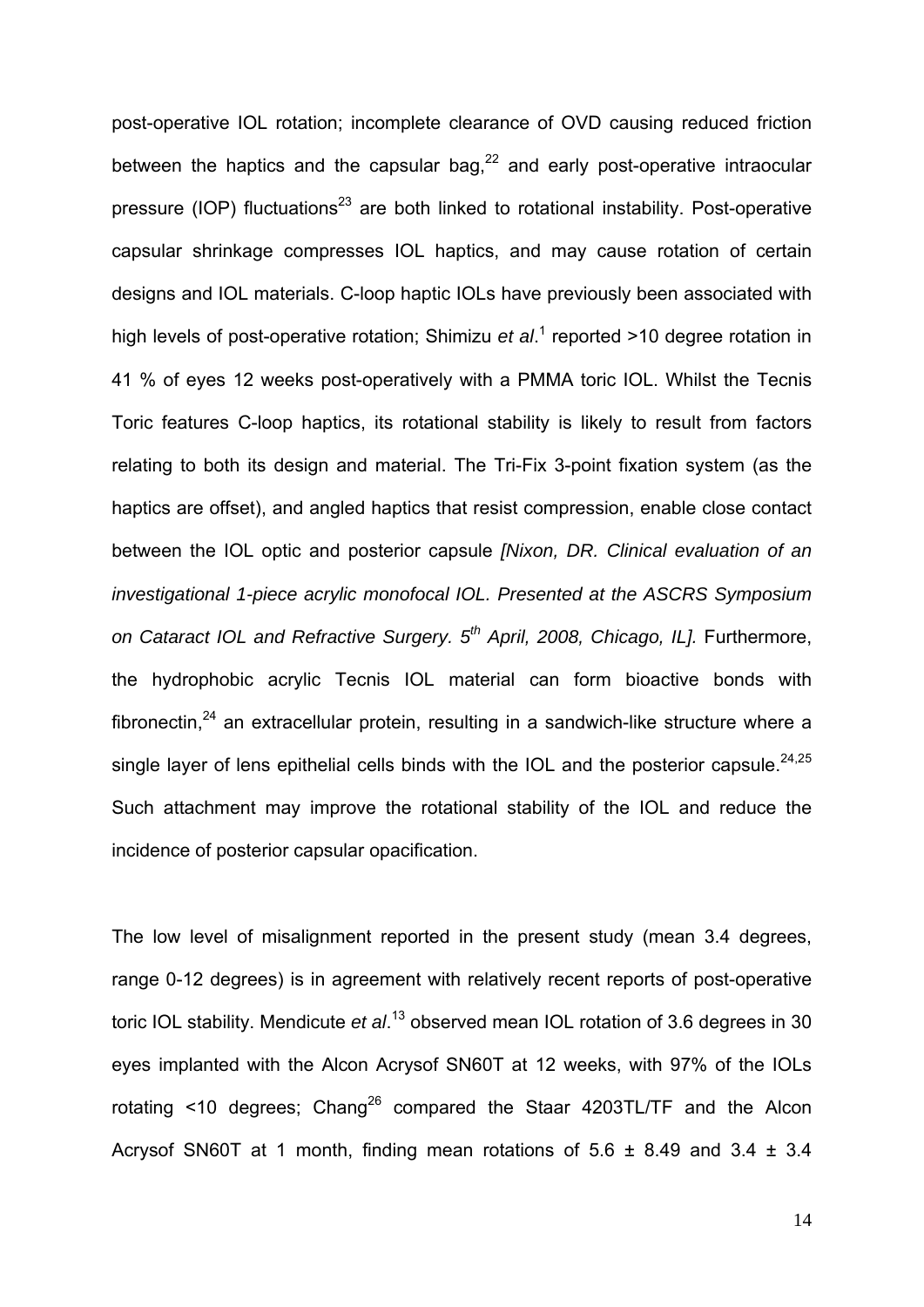degrees, respectively; Entabi *et al.*<sup>15</sup> reported rotation of 3.4 degrees (range 0-12 degrees) at 16 weeks with the Rayner T-flex 623T. A limitation of the present investigation is that the follow-up period of 4-8 weeks did not permit long-term assessment of IOL stability. However, previously published studies indicate that the vast majority of IOL rotation occurs in the early post-operative period, before fusion of the anterior and posterior capsule. Kim *et al*. 27 and Ahmed *et al*. 16 both identified minimal rotation of the Acrysof toric, which is also composed of a hydrophobic acrylic material, between 1 and 3 months post-operatively.

No complications related to the new toric IOL model were observed in the present study. In summary, a significant reduction in refractive astigmatism, resulting in good UDVA and high levels of patient and surgeon satisfaction were measured. The Tecnis toric IOL is based on the same platform as the Tecnis Aspheric IOL and has the advantage of a proprietary aspheric optic design to correct spherical aberration. The IOL is available in a broad range of cylinder powers and data from the present study indicate good post-operative alignment with the intended axis. Hence, the Tecnis Toric IOL appears to be an effective and predictable method of managing corneal astigmatism during routine cataract surgery.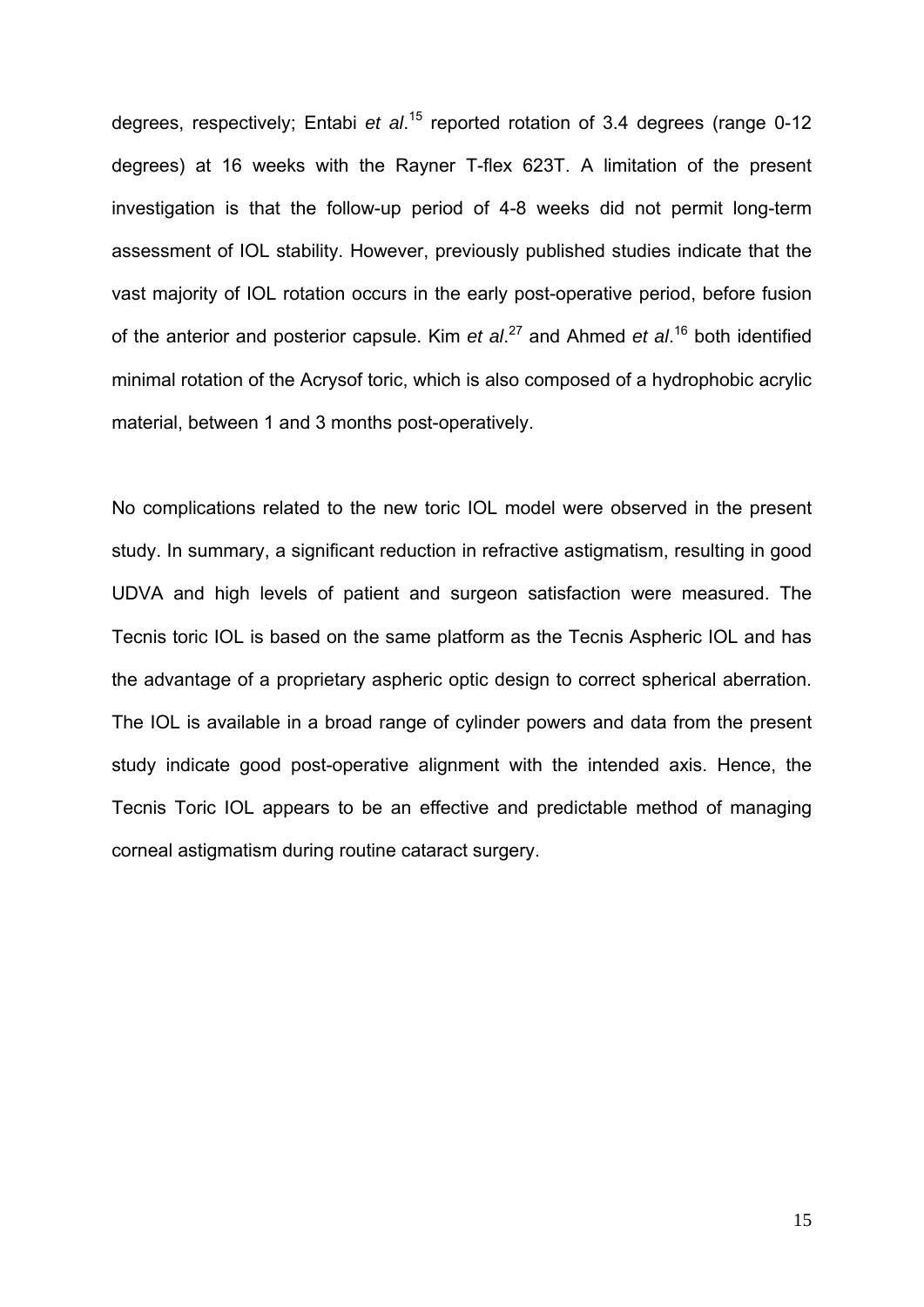## **WHAT WAS KNOWN**

Approximately 60 % of cataractous eyes exhibit over 0.75 D of corneal astigmatism. Stable and effective toric intraocular lenses implanted into the capsular bag during routine cataract surgery are therefore an important requirement for modern cataract surgery, allowing correction of corneal astigmatism without modification of the cornea.

## **WHAT THIS PAPER ADDS**

The new Tecnis toric 1-piece hydrophobic acrylic intraocular lens is an effective and predictable method of managing corneal astigmatism during routine cataract surgery. The IOL is associated with high levels of patient and surgeon satisfaction.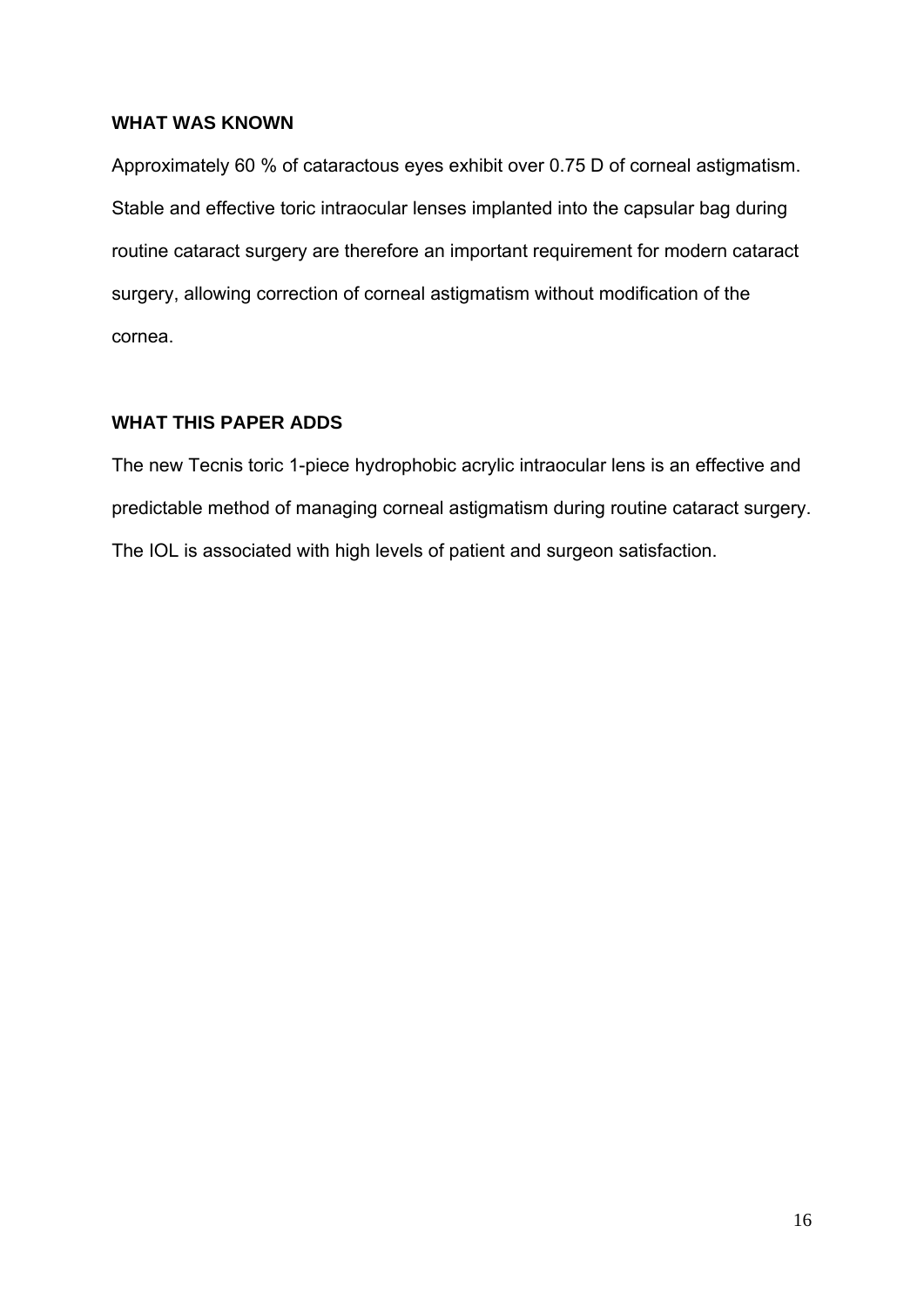#### **References**

- 1. Shimizu, K., Misawa, A., and Suzuki, Y., Toric intraocular lenses: correcting astigmatism while controlling axis shift*.* Journal of Cataract and Refractive Surgery, 1994; 20: 523-526.
- 2. Hoffer, K.J., Biometry of 7,500 cataractous eyes*.* American Journal of Ophthalmology, 1980; 90: 360-368; correction 890.
- 3. Hoffmann, P.C. and Hütz, W.W., Analysis of biometry and prevalence data for corneal astigmatism in 23 239 eyes*.* Journal of Cataract and Refractive Surgery, 2010; 36: 1479-1485.
- 4. Pesudovs, K., Garamendi, E., and Elliott, D.B., A quality of life comparison of people wearing spectacles or contact lenses or having undergone refractive surgery*.* Journal of Refractive Surgery, 2006; 22: 19-27.
- 5. Wolffsohn, J.S., Bhogal, G., and Shah, S., Effect of uncorrected astigmatism on vision*.* Journal of Cataract and Refractive Surgery, 2011; 37: 454-460.
- 6. Guyton, D.L., Prescribing cylinders: the problem of distortion*.* Surveys in Ophthalmology, 1977; 22: 177-188.
- 7. Grabow, H.B., Intraocular correction of refractive errors. In: Kershner, RM, ed, Refractive Keratotomy for Cataract Surgery and the Correction of Astigmatism. Thorofare, NJ, Slack*.* 1994 pp. 79-115.
- 8. Troutman, R.C. and Swinger, C., Relaxing incision for control of postoperative astigmatism following keratoplasty*.* Ophthalmology, 1980; 11: 117-120.
- 9. Nichamin, L.D., Astigmatism control*.* Ophthalmology Clinics of North America, 2006; 19: 485-493.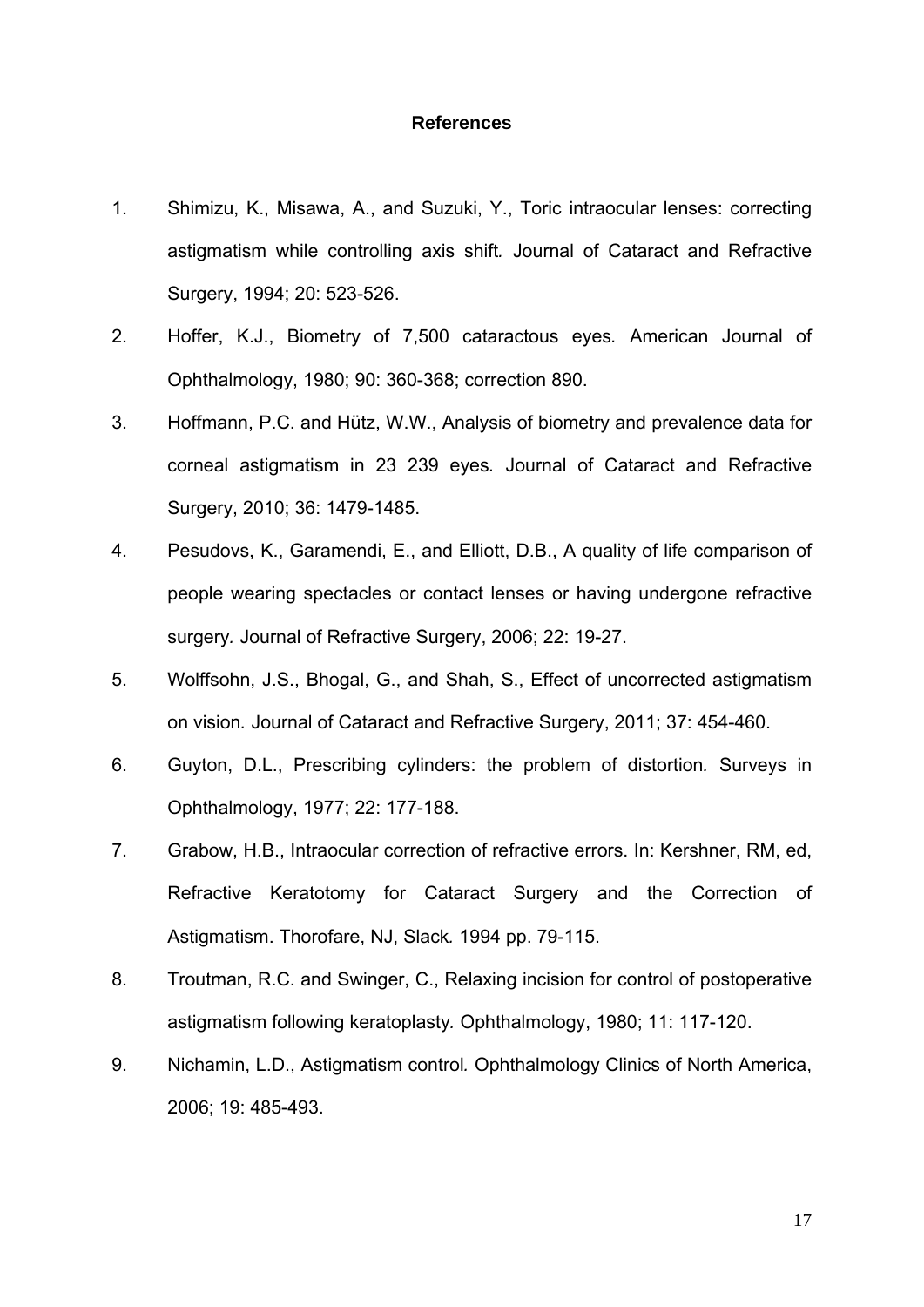- 10. Carvalho, M.J., Suzuki, S.H., Freitas, L.L., Branco, B.C., Shor, P., and Hoffling-Lima, A.L., Limbal relaxing incisions to correct corneal astigmatism during phacoemulsification*.* Journal of Refractive Surgery, 2007; 23: 499-504.
- 11. Mingo-Botin, D., Munoz-Negrete, F.J., Kim, H.R.W., Morcillo-Laiz, R., Rebolleda, G., and Oblanca, N., Comparison of toric intraocular lenses and peripheral corneal relaxing incisions to treat astigmatism during cataract surgery*.* Journal of Cataract and Refractive Surgery, 2010; 36: 1700-1708.
- 12. Till, J.S., Yoder, P.R., Wilcox, T.K., and Spielman, J.L., Toric intraocular lens implantation: 100 consecutive cases*.* Journal of Cataract and Refractive Surgery, 2002; 28: 295-301.
- 13. Mendicute, J., Irigoyen, C., Aramberri, J., Ondarra, A., and Montes-Mico, R., Foldable toric intraocular lens for astigmatism correction in cataract patients*.* Journal of Cataract and Refractive Surgery, 2008; 34: 601-607.
- 14. De Silva, D.J., Ramkissoon, Y.D., and Bloom, P.A., Evaluation of a toric intraocular lens with a Z-haptic*.* Journal of Cataract and Refractive Surgery, 2006; 32: 1492-1498.
- 15. Entabi, M., Harman, F., Lee, N., and Bloom, P.A., Injectable 1-piece hydrophilic acrylic toric intraocular lens for cataract surgery: Efficacy and stability*.* Journal of Cataract and Refractive Surgery, 2011; 37: 235-240.
- 16. Ahmed, I.I.K., Rocha, G., Slomovic, A.R., Climenhaga, H., Gohill, J., Gregoire, A., and Ma, J., Visual function and patient experience after bilateral implantation of toric intraocular lenses*.* Journal of Cataract and Refractive Surgery, 2010; 36: 609-616.
- 17. Bauer, N.J.C., de Vries, N.E., Webers, C.A.B., Hendrikse, F., and Nuijts, R.M.M.A., Astigmatism management in cataract surgery with the AcrySof toric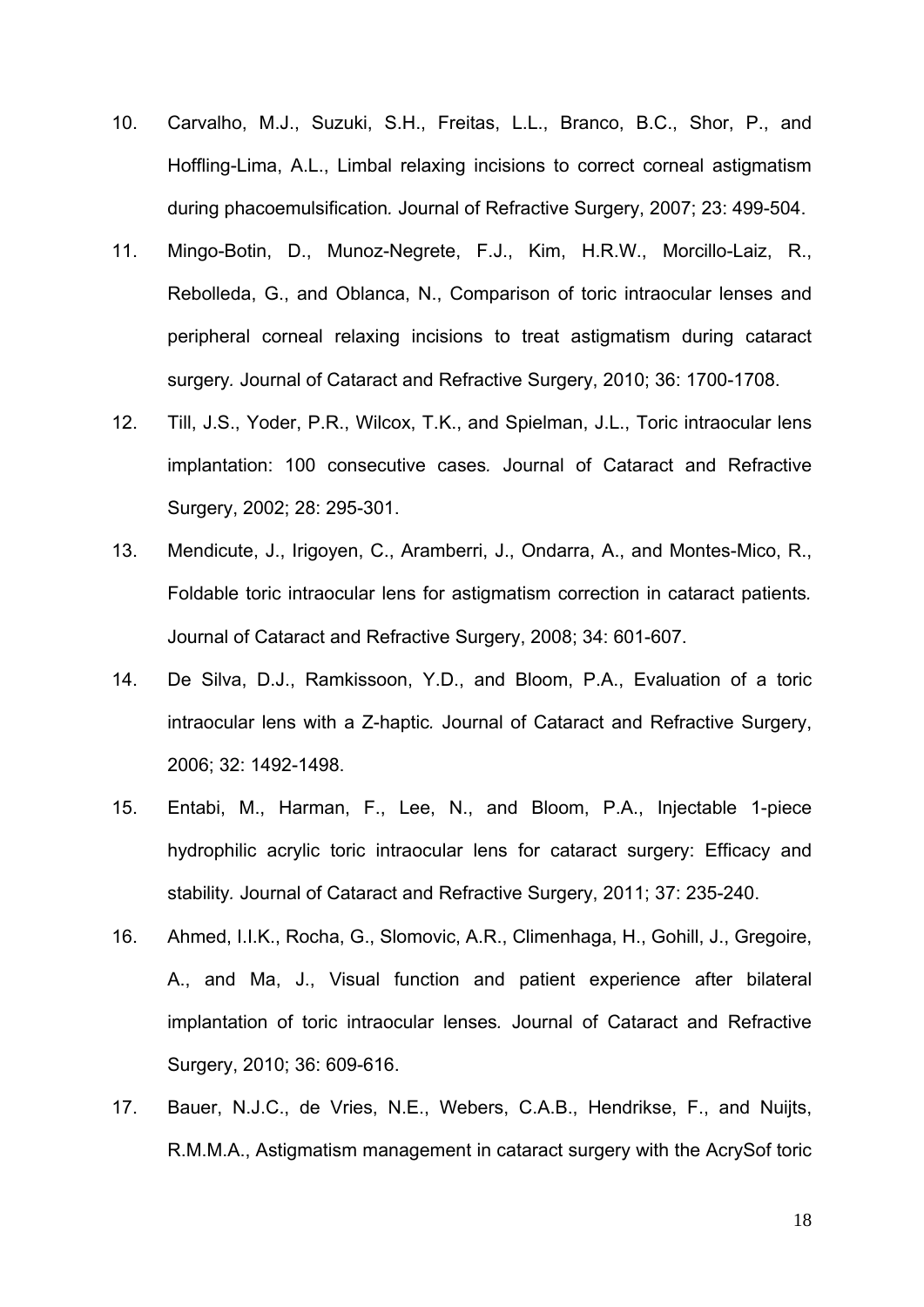intraocular lens*.* Journal of Cataract and Refractive Surgery, 2008; 34: 1483- 1488.

- 18. Zhao, H. and Mainster, M. A. The effect of chromatic dispersion on pseudophakic optical performance. British Journal of Ophthalmology, 2007; 91: 1225-1229.
- 19. Buckhurst, P.J., Wolffsohn, J.S., Davies, L.N., and Naroo, S.A., Surgical correction of astigmatism during cataract surgery*.* Clinical and Experimental Optometry, 2010; 93: 409-418.
- 20. Thibos, L.N., Wheeler, W., and Horner, D., Power vectors: an application of Fourier analysis to the description and statistical analysis of refractive error*.* Optometry and Vision Science, 1997; 74: 367-375.
- 21. Alió, J.L., Agdeppa, C.C., Pongo, V.C., and El Kady, B., Microincision cataract surgery with toric intraocular lens implantation for correcting moderate and high astigmatism: Pilot study*.* Journal of Cataract and Refractive Surgery, 2010; 36: 44-52.
- 22. Myers, T.D. and Olson, R.J., Comparison of the effects of viscoemastic agents on clinical properties of the Unfolder lens injection system. Journal of Cataract and Refractive Surgery, 1999; 25: 953-958.
- 23. Pereira, F.A.S., Milverton, E.J., and Coroneo, M.T., Miyake-Apple study of the rotational stability of the Acrysof toric intraocular lens after experimental eye trauma*.* Eye, 2010; 24: 376-378.
- 24. Linnola, R.J., Sund, M., Ylonen, R., and Pihlajaniemi, T., Adhesion of soluble fibronectin, vitronectin, and collagen type IV to intraocular lens materials*.* Journal of Cataract and Refractive Surgery, 2003; 29: 146-152.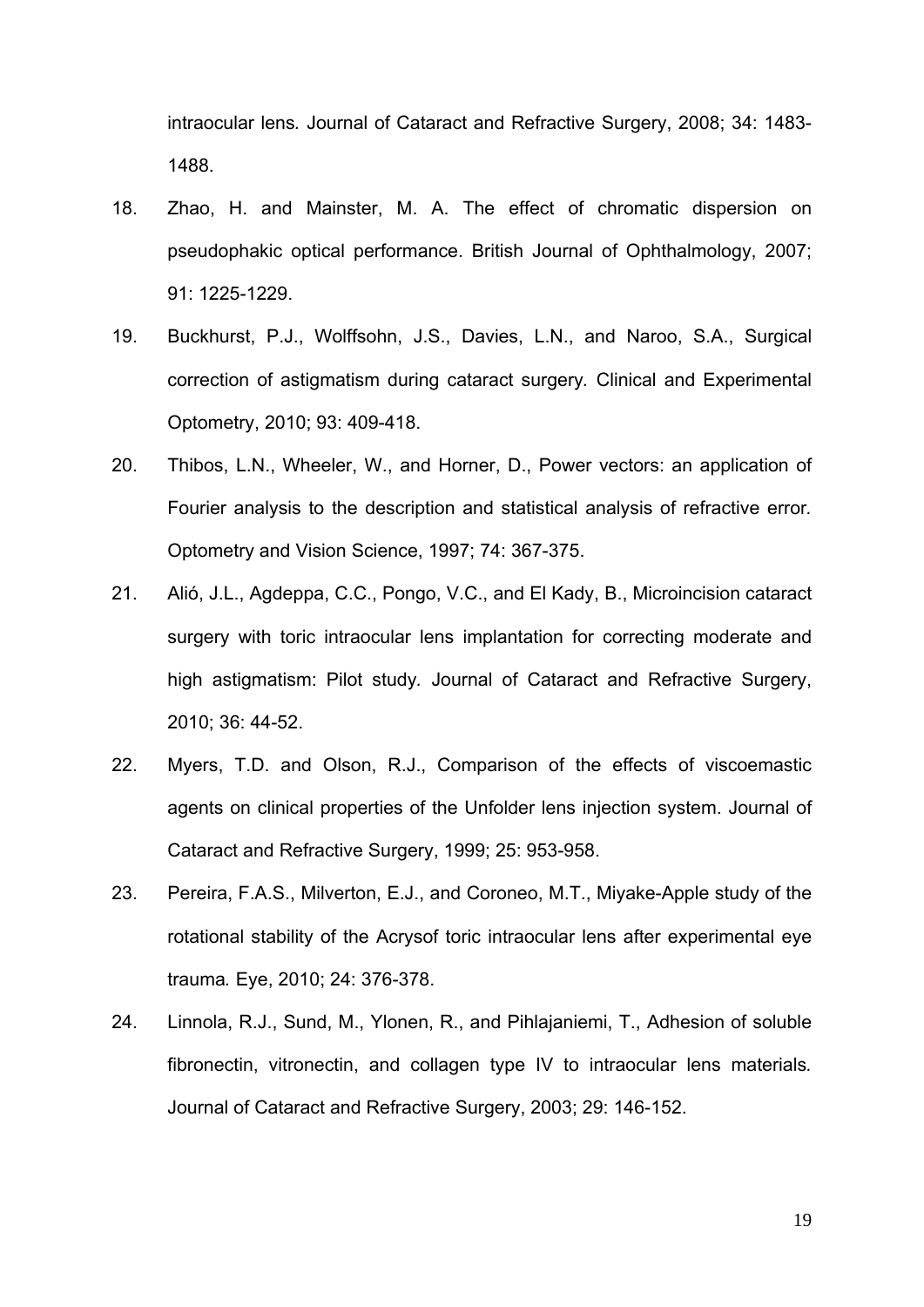- 25. Linnola, R.J., Werner, L., Pandey, S.K., Escobar-Gomez, M., Znoiko, S.L., and Apple, D.J., Adhesion of fibronectin, vitronectin, laminin, and collagen type IV to intraocular lens materials in pseudophakic human autopsy eyes. Part 1: histological sections*.* Journal of Cataract and Refractive Surgery, 2000; 26: 1792-1806.
- 26. Chang, D.F., Comparative rotational stability of single-piece open-loop acrylic and plate-haptic silicone toric intraocular lenses*.* Journal of Cataract and Refractive Surgery, 2008; 34: 1842-1847.
- 27. Kim, M.H., Chung, T.Y., and Chung, E.S., Long-term efficacy and rotational stability of AcrySof toric intraocular lens implantation in cataract surgery*.* Korean Journal of Ophthalmology, 2010; 24: 207-212.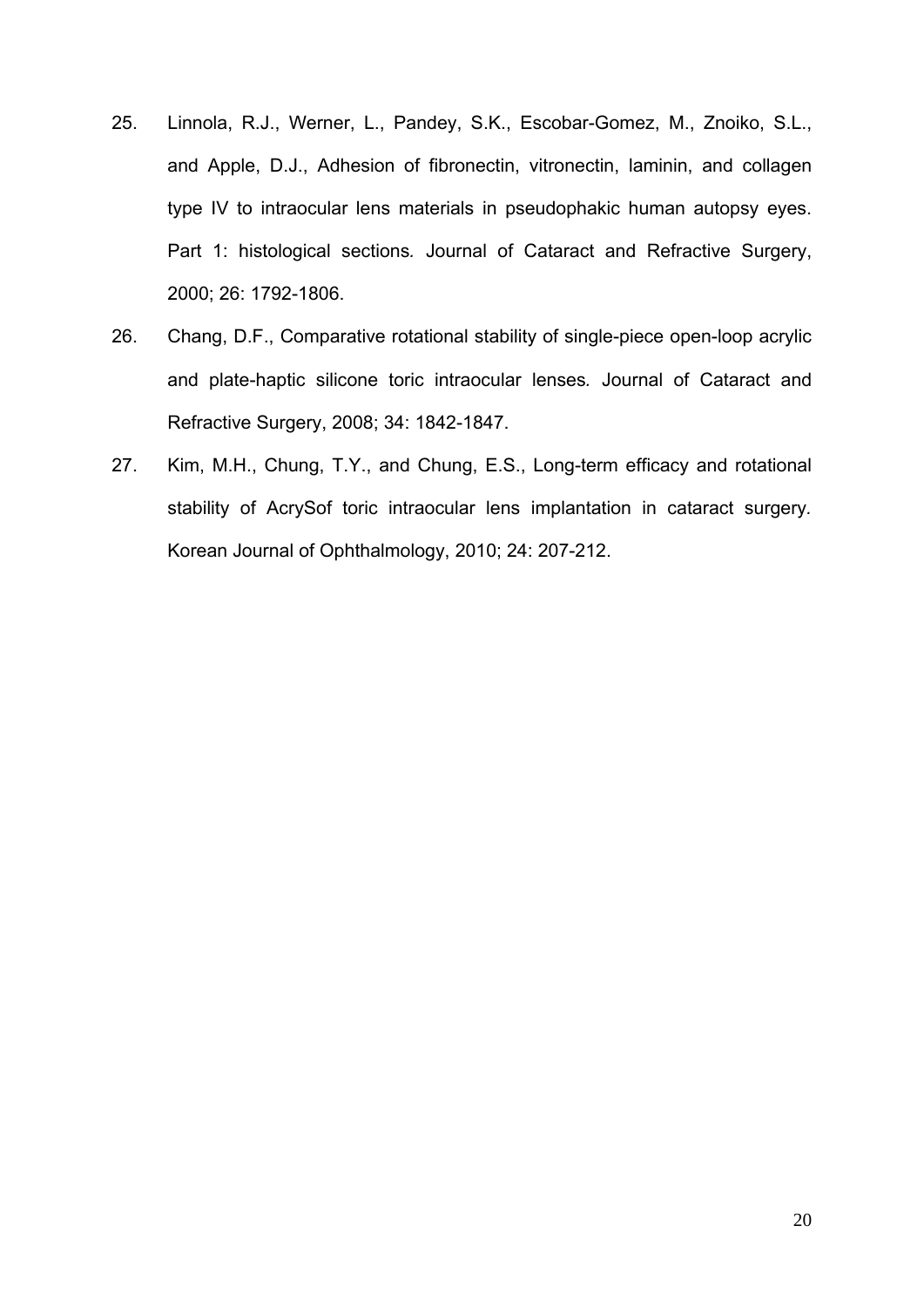# **Figure Legends**

Figure 1. Diagram of the Tecnis Toric IOL used in the study. The dotted lines indicate the meridian with the lowest power

**Figure 2.** Post-operative UDVA (uncorrected distance visual acuity) with the Tecnis Toric IOL.  $n = 65$  eyes.

**Figure 3.** Pre- and post-operative  $J_0$  and  $J_{45}$  cylindrical vectors. n = 65 eyes implanted with the Tecnis Toric IOL during routine cataract surgery.